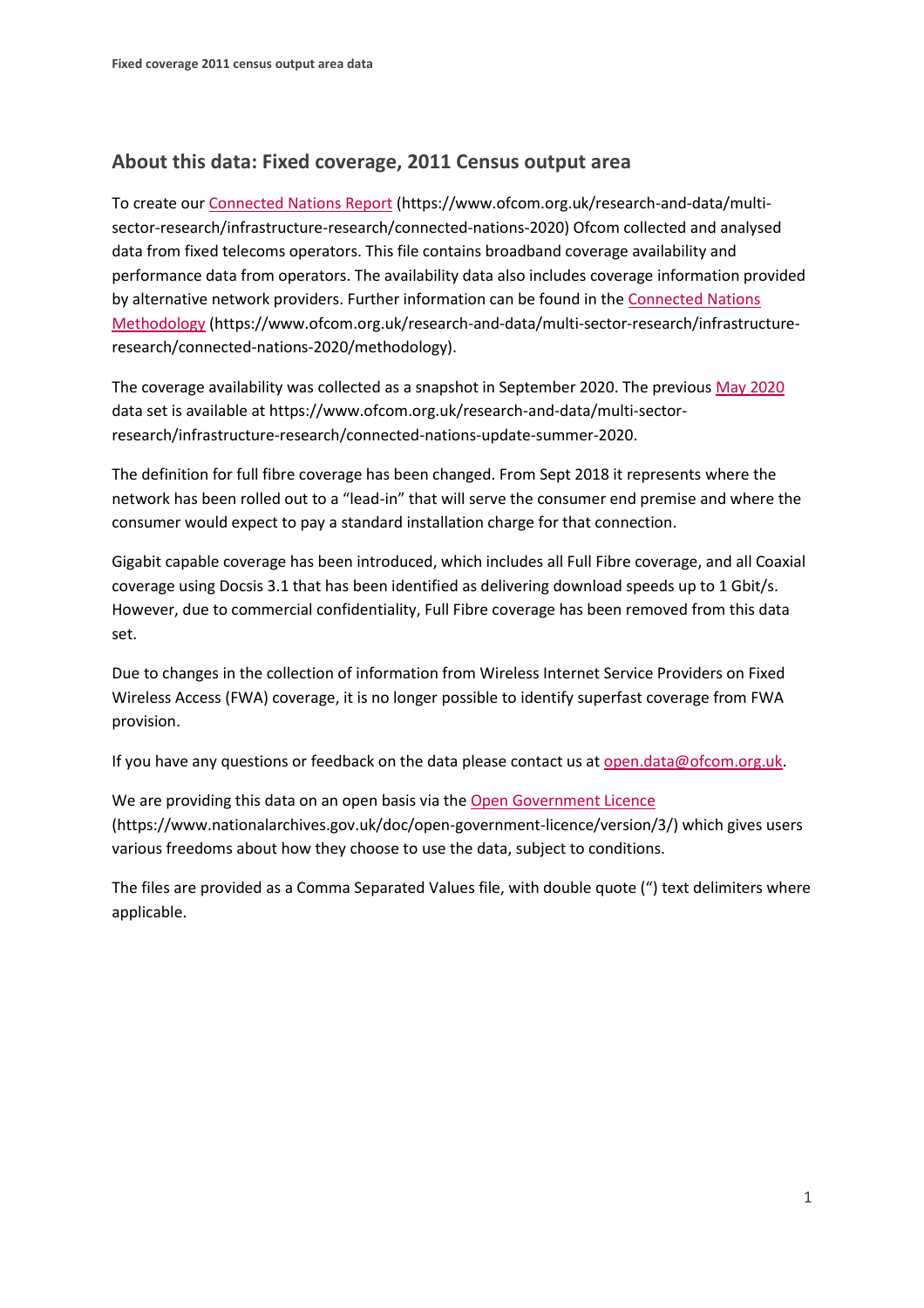## **Coverage availability**

File name: 202009\_fixed\_oa11\_coverage\_r01.csv

Total records in file: 1 header row, 231,886 data rows

File size on disk: 30.3 MB (31,809,536 bytes)

**Coverage availability for residential premises**

File name: 202009\_fixed\_oa11\_res\_coverage\_r01.csv

Total records in file: 1 header row, 231,841 data rows

File size on disk: 30.3 MB (31,809,536 bytes)

## **Column headers and what they represent:**

| <b>Current headers</b>                        | <b>Note</b>                                                                                                                  |
|-----------------------------------------------|------------------------------------------------------------------------------------------------------------------------------|
| output_area                                   | Census output area                                                                                                           |
| All premises                                  | Count of all premises, in scope, based on Ordnance Survey<br>AddressBase® Premium Epoch 78                                   |
| All matched premises                          | Count of all premises matched to operator records with a non-<br>zero recorded coverage. Unmatched premises are unclassified |
| SFBB availability (% premises)                | Percentage of premises that have Superfast Broadband<br>(30Mbit/s or greater) coverage from fixed broadband                  |
| UFBB (100Mbit/s) availability (%<br>premises) | Percentage of premises that have Ultrafast Broadband<br>(100Mbit/s or greater) coverage from fixed broadband                 |
| UFBB availability (% premises)                | Percentage of premises that have Ultrafast Broadband<br>(300Mbit/s or greater) coverage from fixed broadband                 |
| Full Fibre availability (%<br>premises)       | Percentage of premises that have coverage from a Full Fibre<br>service from fixed broadband                                  |
| Gigabit availability (% premises)             | Percentage of premises that have Gigabit capable services from<br>fixed broadband                                            |
| % of premises unable to receive<br>2Mbit/s    | Percentage of premises that do not have access to services<br>above 2Mbit/s from fixed broadband                             |
| % of premises unable to receive<br>5Mbit/s    | Percentage of premises that do not have access to services<br>above 5Mbit/s from fixed broadband                             |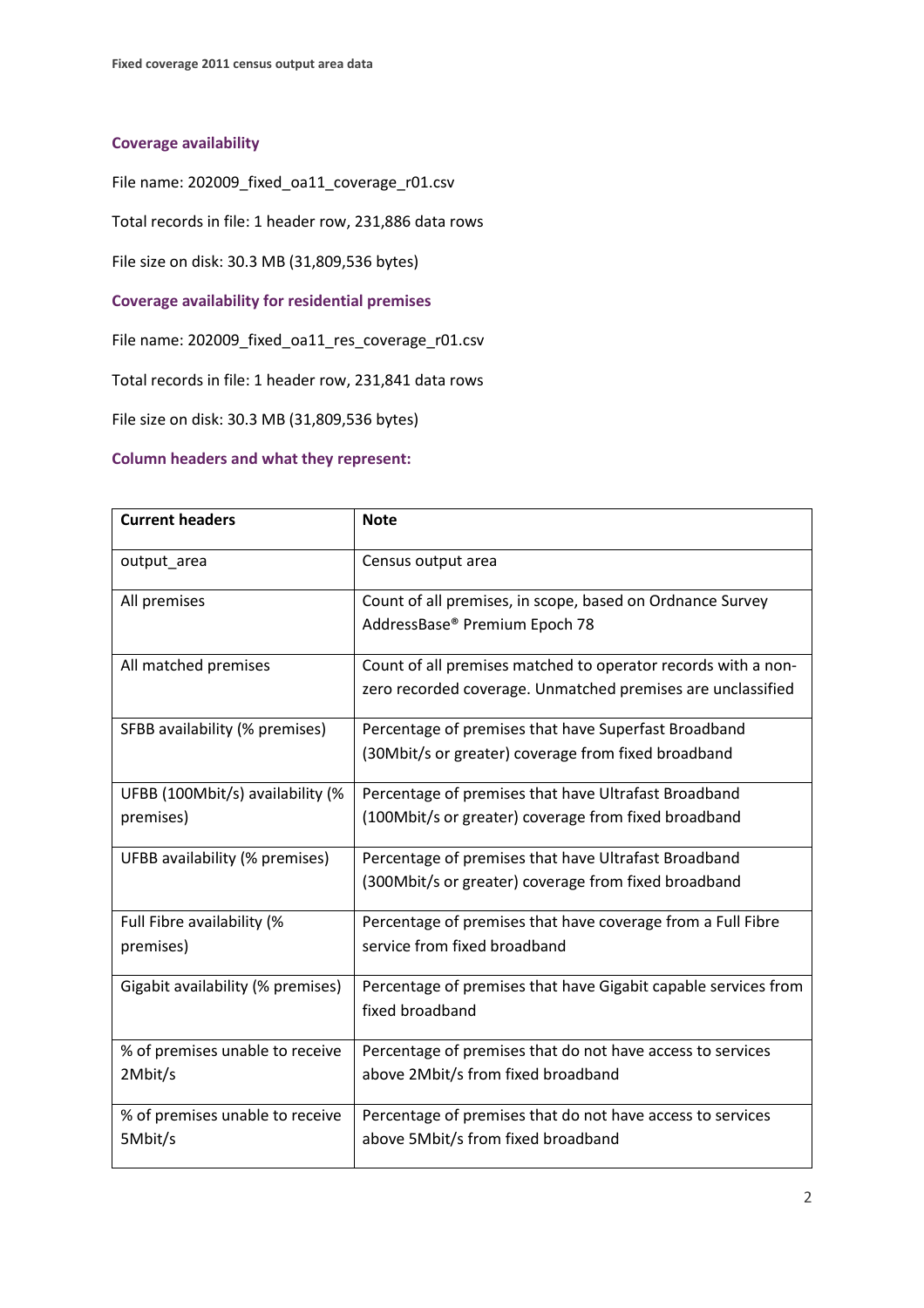| <b>Current headers</b>          | <b>Note</b>                                                  |
|---------------------------------|--------------------------------------------------------------|
| % of premises unable to receive | Percentage of premises that do not have access to services   |
| 10Mbit/s                        | above 10Mbit/s from fixed broadband                          |
| % of premises unable to receive | Percentage of premises that do not have access to services   |
| 30Mbit/s                        | above 30Mbit/s from fixed broadband                          |
| % of premises below the USO     | Percentage of premises that do not have access to download   |
|                                 | speeds at or above 10Mbit/s and upload speeds at or above    |
|                                 | 1Mbit/s including non-matched records and zero predicted     |
|                                 | speeds from fixed broadband, WISPs and Mobile FWA            |
| % of premises with NGA          | Percentage of premises with Next Generation Access from      |
|                                 | fixed broadband                                              |
| % of premises able to receive   | Percentage of premises with Decent Broadband from WISPs      |
| decent broadband from FWA       |                                                              |
| % of premises able to receive   | Percentage of premises with Superfast Broadband (30Mbit/s or |
| <b>SFBB from FWA</b>            | above) from WISPs                                            |
| Number of premises with SFBB    | Number of premises that have Superfast Broadband (30Mbit/s   |
| availability                    | or greater) coverage from fixed broadband                    |
| Number of premises with UFBB    | Number of premises that have Ultrafast Broadband (100Mbit/s  |
| (100Mbit/s) availability        | or greater) coverage from fixed broadband                    |
| Number of premises with UFBB    | Number of premises that have Ultrafast Broadband (300Mbit/s  |
| availability                    | or greater) coverage from fixed broadband                    |
| Number of premises with Full    | Number of premises that have coverage from a Full Fibre      |
| Fibre availability              | service from fixed broadband                                 |
| Number of premises with         | Number of premises that have Gigabit capable services from   |
| Gigabit availability            | fixed broadband                                              |
| Number of premises unable to    | Number of premises that do not have access to services above |
| receive 2Mbit/s                 | 2Mbit/s from fixed broadband                                 |
| Number of premises unable to    | Number of premises that do not have access to services above |
| receive 5Mbit/s                 | 5Mbit/s from fixed broadband                                 |
| Number of premises unable to    | Number of premises that do not have access to services above |
| receive 10Mbit/s                | 10Mbit/s from fixed broadband                                |
| Number of premises unable to    | Number of premises that do not have access to services above |
| receive 30Mbit/s                | 30Mbit/s from fixed broadband                                |
|                                 |                                                              |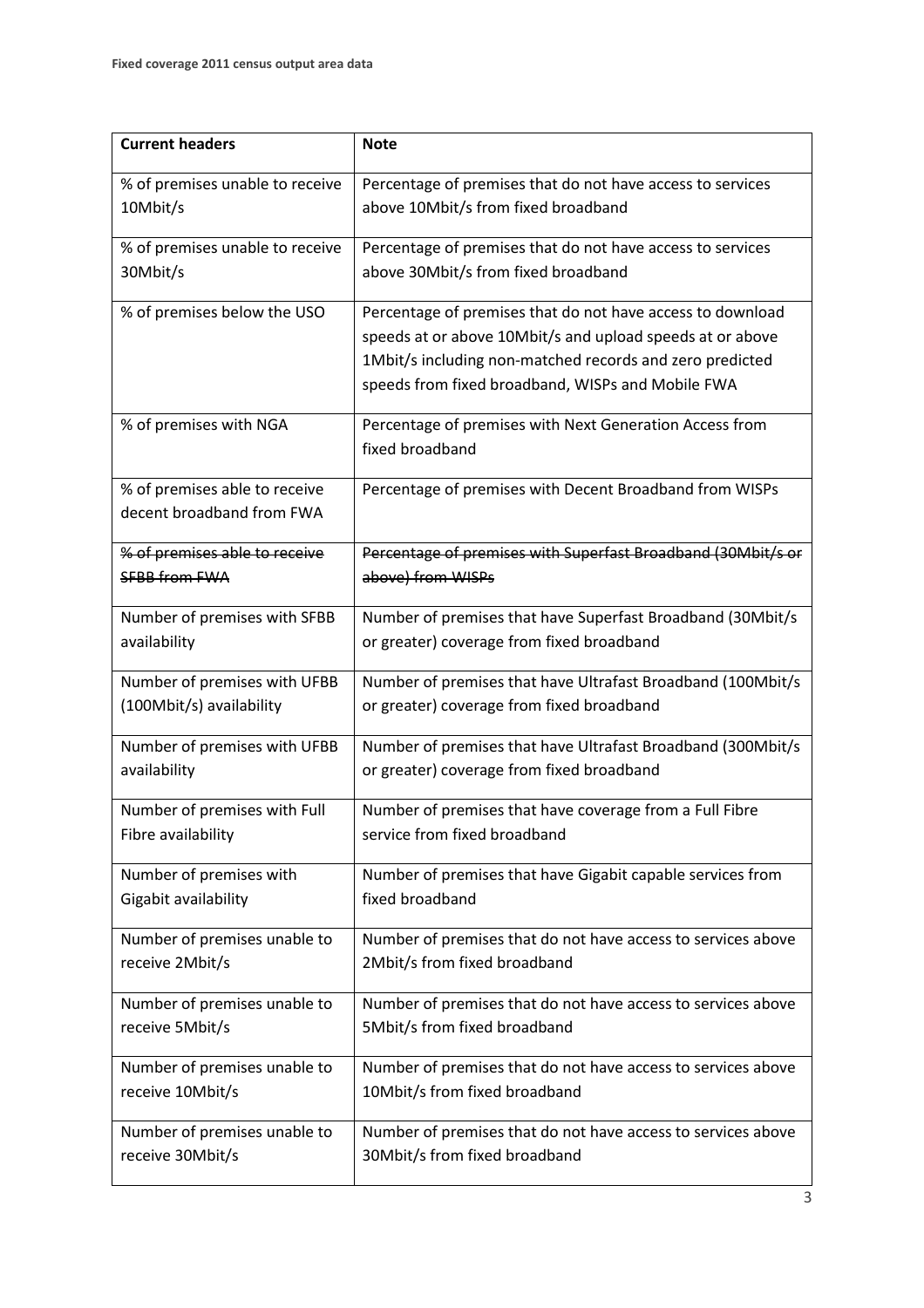| <b>Current headers</b>                                 | <b>Note</b>                                                                                                                                                                                                                          |
|--------------------------------------------------------|--------------------------------------------------------------------------------------------------------------------------------------------------------------------------------------------------------------------------------------|
| Number of premises below the<br><b>USO</b>             | Number of premises that do not have access to download<br>speeds at or above 10Mbit/s and upload speeds at or above<br>1Mbit/s including non-matched records and zero predicted<br>speeds from fixed broadband, WISPs and Mobile FWA |
| Number of premises with NGA                            | Number of premises with Next Generation Access from fixed<br>broadband                                                                                                                                                               |
| Number of premises with<br>decent broadband from FWA   | Number of premises with Decent Broadband from WISPs                                                                                                                                                                                  |
| Number of premises with SFBB<br>from FWA               | Number of premises with Superfast Broadband (30Mbit/s or<br>above) from WISPs                                                                                                                                                        |
| Number of premises with<br>30<300Mbit/s download speed | From fixed broadband                                                                                                                                                                                                                 |
| Number of premises with<br>>=300Mbit/s download speed  | From fixed broadband                                                                                                                                                                                                                 |
| Number of premises with<br>0<2Mbit/s download speed    | From fixed broadband                                                                                                                                                                                                                 |
| Number of premises with<br>2<5Mbit/s download speed    | From fixed broadband                                                                                                                                                                                                                 |
| Number of premises with<br>5<10Mbit/s download speed   | From fixed broadband                                                                                                                                                                                                                 |
| Number of premises with<br>10<30Mbit/s download speed  | From fixed broadband                                                                                                                                                                                                                 |
| % of premises with<br>30<300Mbit/s download speed      | From fixed broadband                                                                                                                                                                                                                 |
| % of premises with<br>>=300Mbit/s download speed       | From fixed broadband                                                                                                                                                                                                                 |
| % of premises with 0<2Mbit/s<br>download speed         | From fixed broadband                                                                                                                                                                                                                 |
| % of premises with 2<5Mbit/s<br>download speed         | From fixed broadband                                                                                                                                                                                                                 |
| % of premises with 5<10Mbit/s<br>download speed        | From fixed broadband                                                                                                                                                                                                                 |